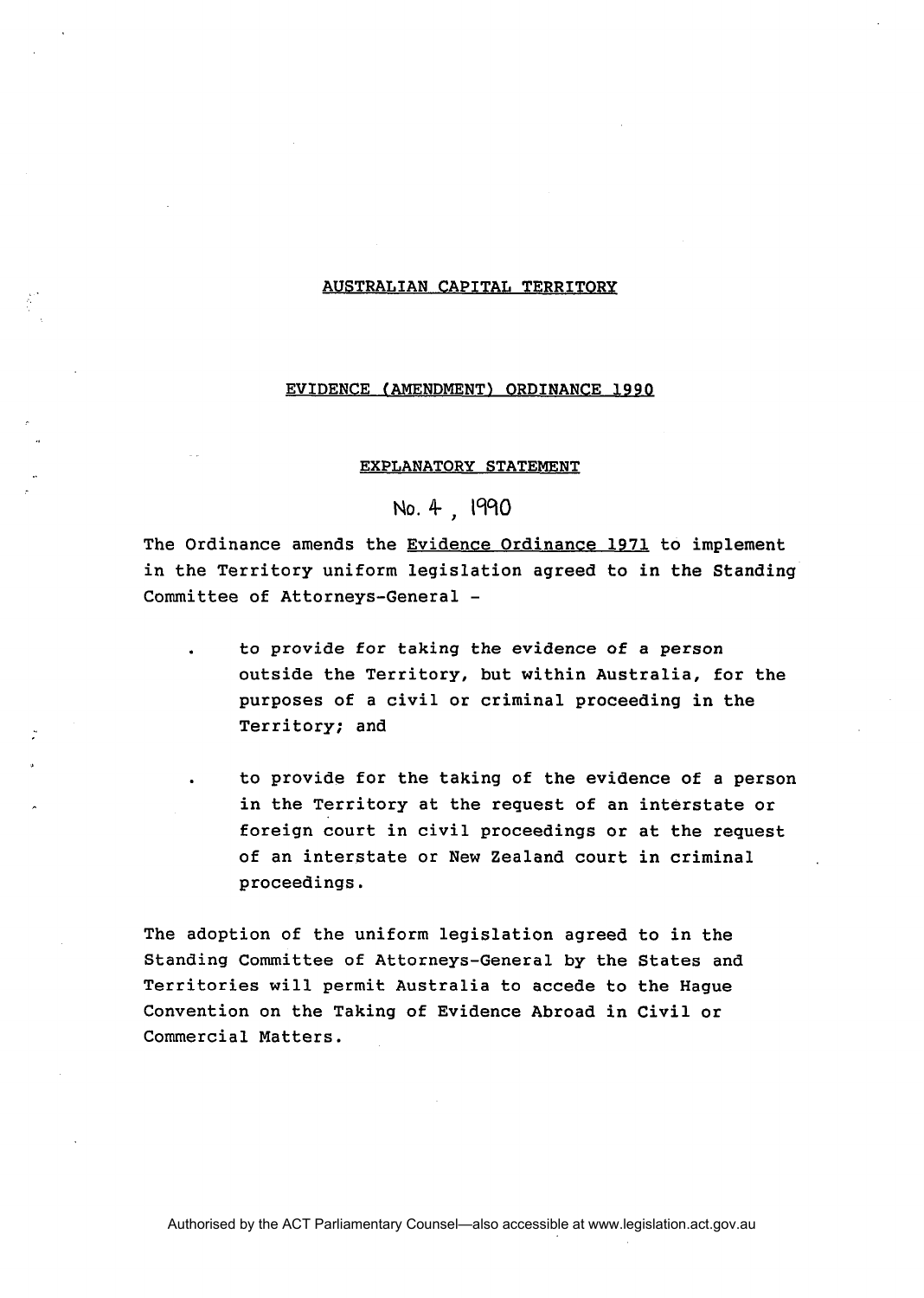**The Ordinance also inserts in the Grimes Act 190Q of New South Wales, in its application to the Territory, a provision which makes it an offence to make a false statement when 'giving** \ **unsworn testimony when required to do so by an order of the Supreme Court of the Australian Capital Territory following a request from an interstate or foreign court or tribunal.** 

**Details of the sections in the Ordinance are set out in the attachment.** 

> **Authorised by the Minister for Justice and Consumer Affairs**

Authorised by the ACT Parliamentary Counsel—also accessible at www.legislation.act.gov.au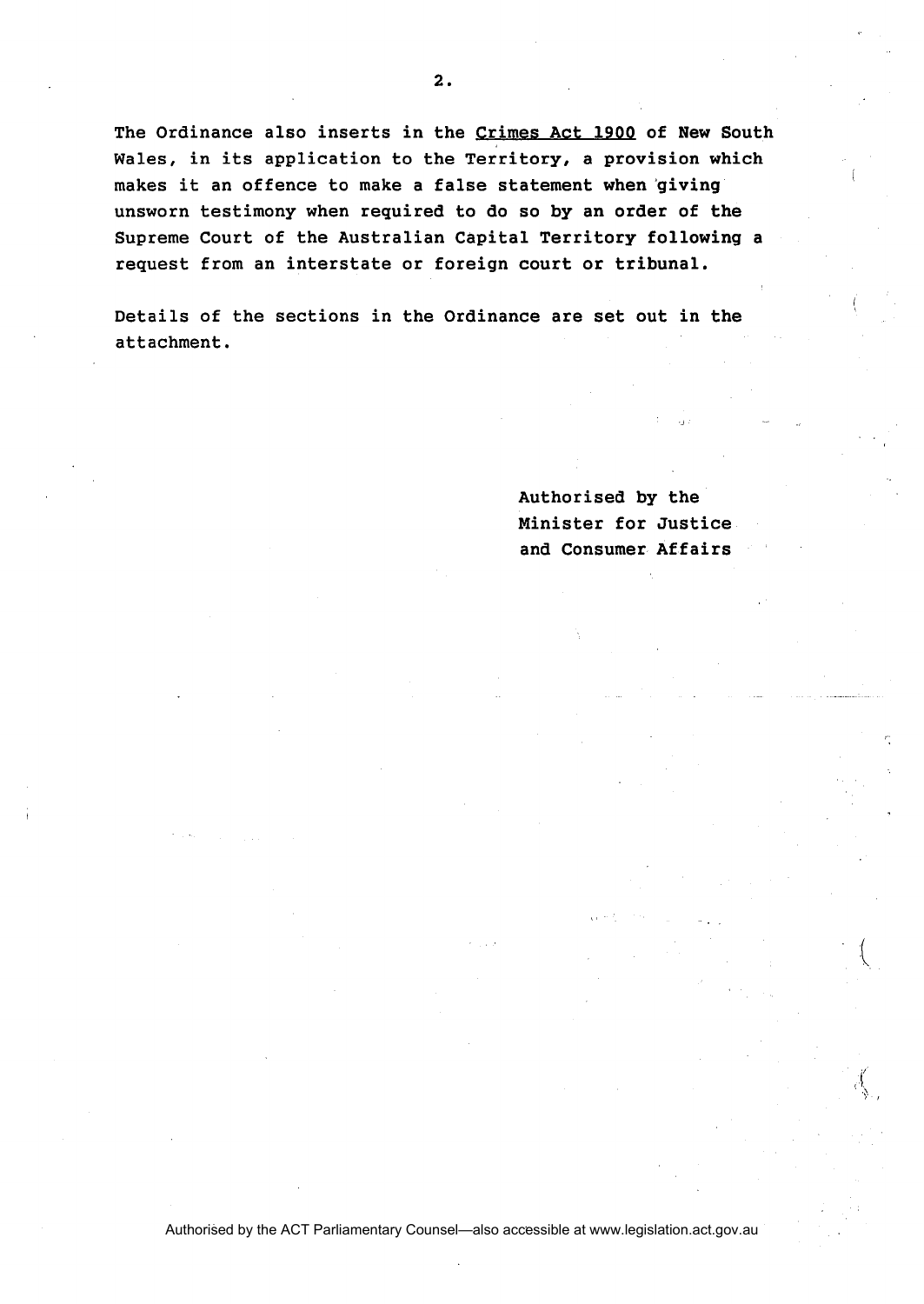### ATTACHMENT

# Details of proposed Evidence (Amendment) Ordinance 1990

Section 1 provides for the citation of the Ordinance.

Section 2 defines "Principal Ordinance" to mean the Evidence Ordinance 1971.

Section 3 repeals section **4** of the Principal Ordinance, which specifies the Parts into which the Ordinance is divided. This is a drafting amendment.

Section **4** inserts into the Principal Ordinance after Part XI1 new Parts XIIA (Examination of witnesses outside the Territory but within Australia) and XIIB (Taking Of evidence for foreign and Australian courts). Details of the new sections contained in those Parts follow.

Part XIIA - Examination of Witnesses Outside the Territory But Within Australia

### Section 85A - Application

Section **85A** applies Part XIIA only in relation to an examination within Australia. References in that Part to a person or place outside the Territory are limited to persons or places within Australia.

### Section 85B - Interpretation

Section **85B** defines certain words and expressions for the purposes of Part XIIA.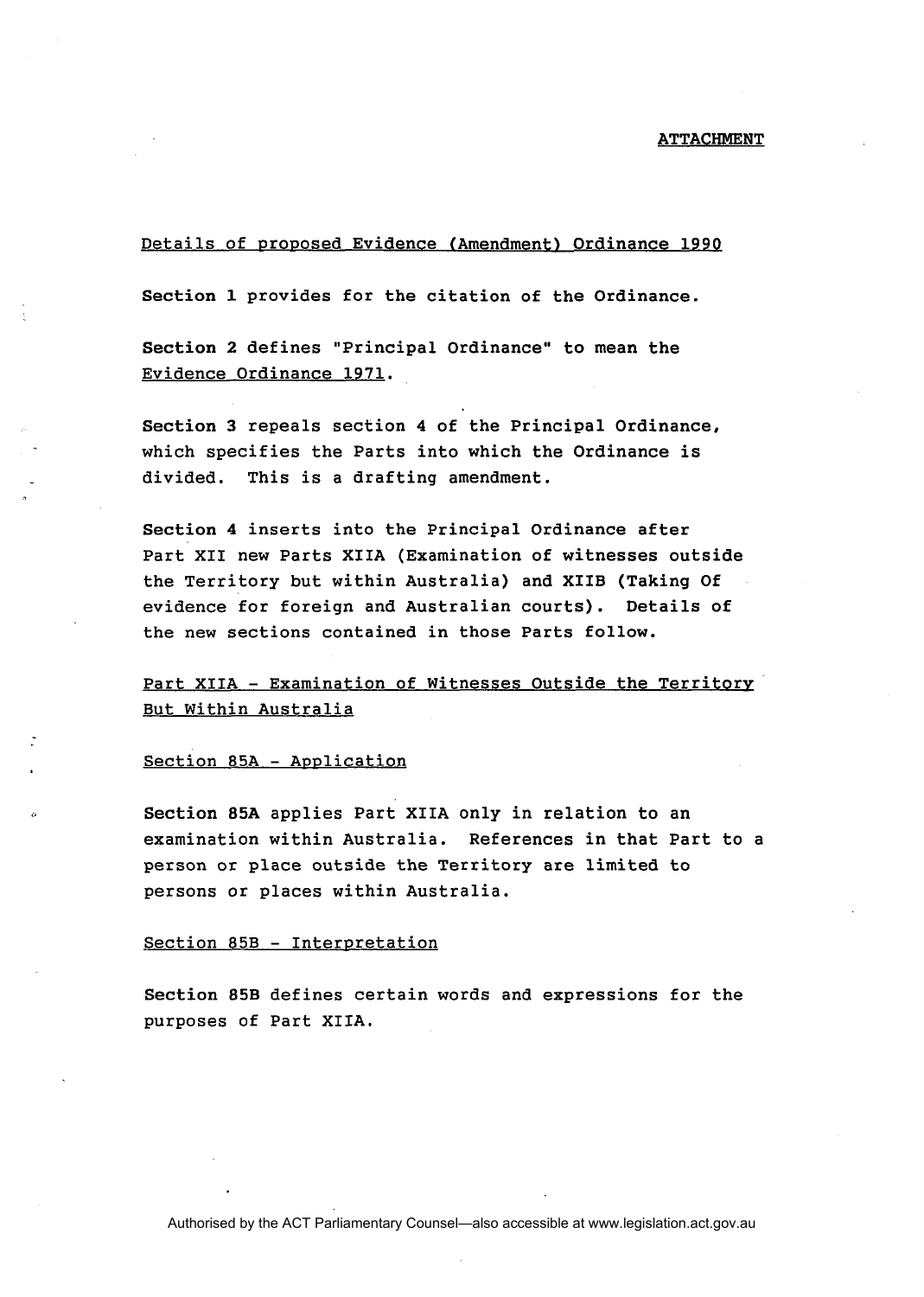Section  $85C -$  Supreme Court proceedings

Subsection **85C(1)** enables the Supreme Court, in any civil or criminal proceeding before it, where it appears in the interests of justice to do so, to order that -

- (a) a person be examined on oath or affirmation at a place outside the Territory before a judge or officer of the Court or other appointee of the Court;
- (b) a commission be issued for the examination of a person on oath or affirmation at a place outside the Territory; or
- (c) a letter of request be issued to a judicial authority of a place outside the Territory to take evidence, or cause it to be taken.

**A** judicial authority is, under section **85B,** a court or person prescribed as a judicial authority in respect of a place outside the Territory. - - - - - --

Subsection **85C(2)** provides that in determining whether it is in the interests of justice to make an order, the Court is to have regard to -

- (a) the willingness or ability of the person to come to the Territory to give evidence in the proceeding;
- (b) whether the person's evidence would be material to any issue to be tried in the proceeding; and
- (c) whether, having regard to the interests of the parties, justice will be better served by making or refusing to make the order.

Authorised by the ACT Parliamentary Counsel—also accessible at www.legislation.act.gov.au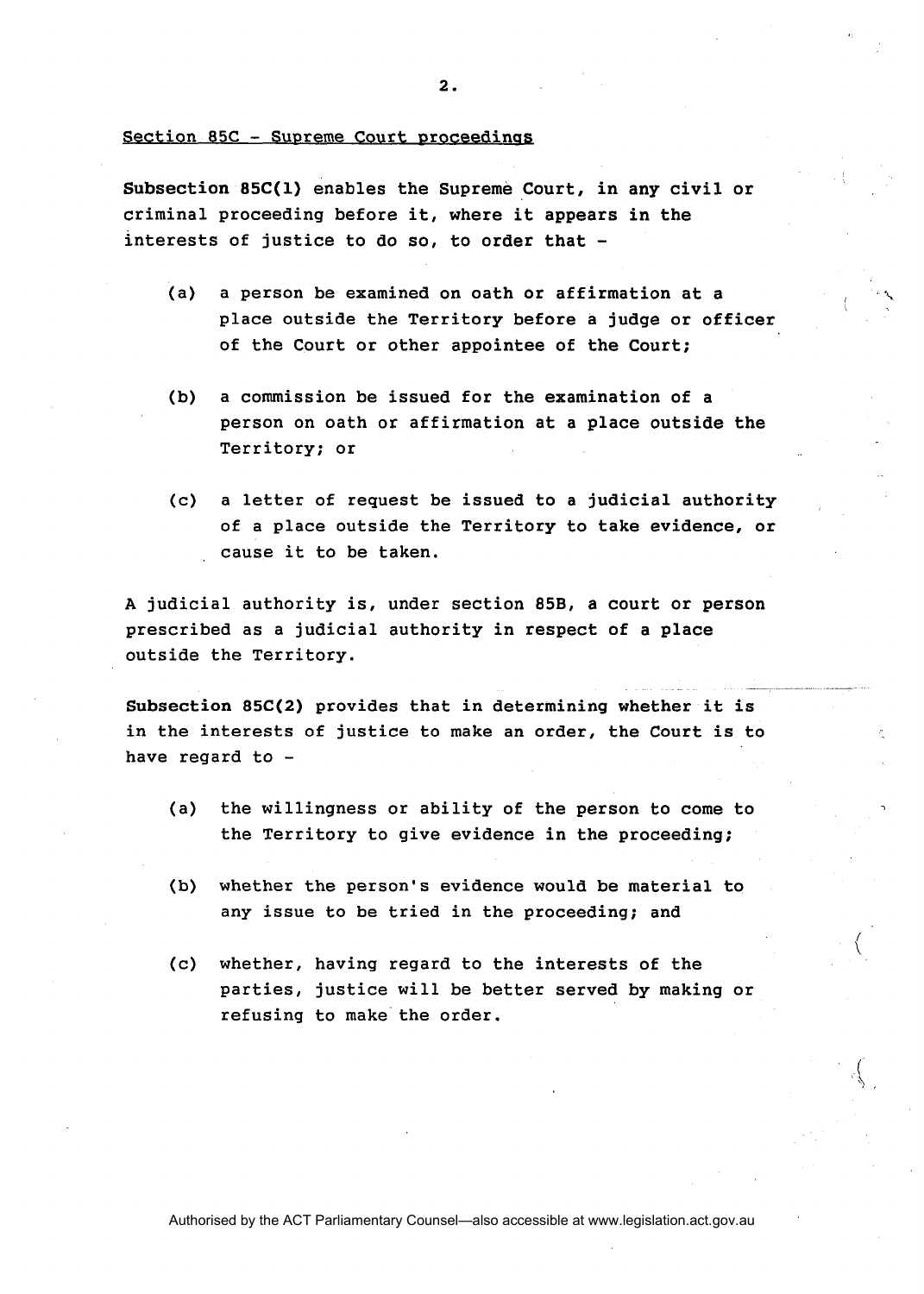Subsection **85C(3)** provides that when the Court orders a person to be examined, or orders the issue of a commission for the examination of a person, it may give directions with respect to where, when and how the examination is to be conducted, and any other relevant matter.

Subsection **85C(4)** provides that where the Court makes an order for the issue of a letter of request, it may include in the order a request relating to the taking of the evidence, including examination, cross-examination or re-examination of a person, attendance and participation of the legal representatives of the parties, and any matter prescribed in the regulations.

Subsection **85C(5)** provides that, subject to subsection 85C(6), the Court may, on such terms as it thinks just, permit a party to tender in the proceeding the evidence or a record of the evidence taken in an examination.

Subsection **85C(6)** provides that evidence taken in an examination is not admissible if, at the hearing of the proceeding, the Court is satisfied that the person is in the Territory and is able to attend the hearing or, the evidence would not have been admissible had it been given or produced at the hearing.

Subsection **85C(7)** enables the Court in the interests of justice to exclude otherwise admissible evidence taken in an examination.

Subsection **85C(8)** defines evidence taken in an examination to include any document produced at the examination and any answers, however made, to any written interrogatories presented at the examination.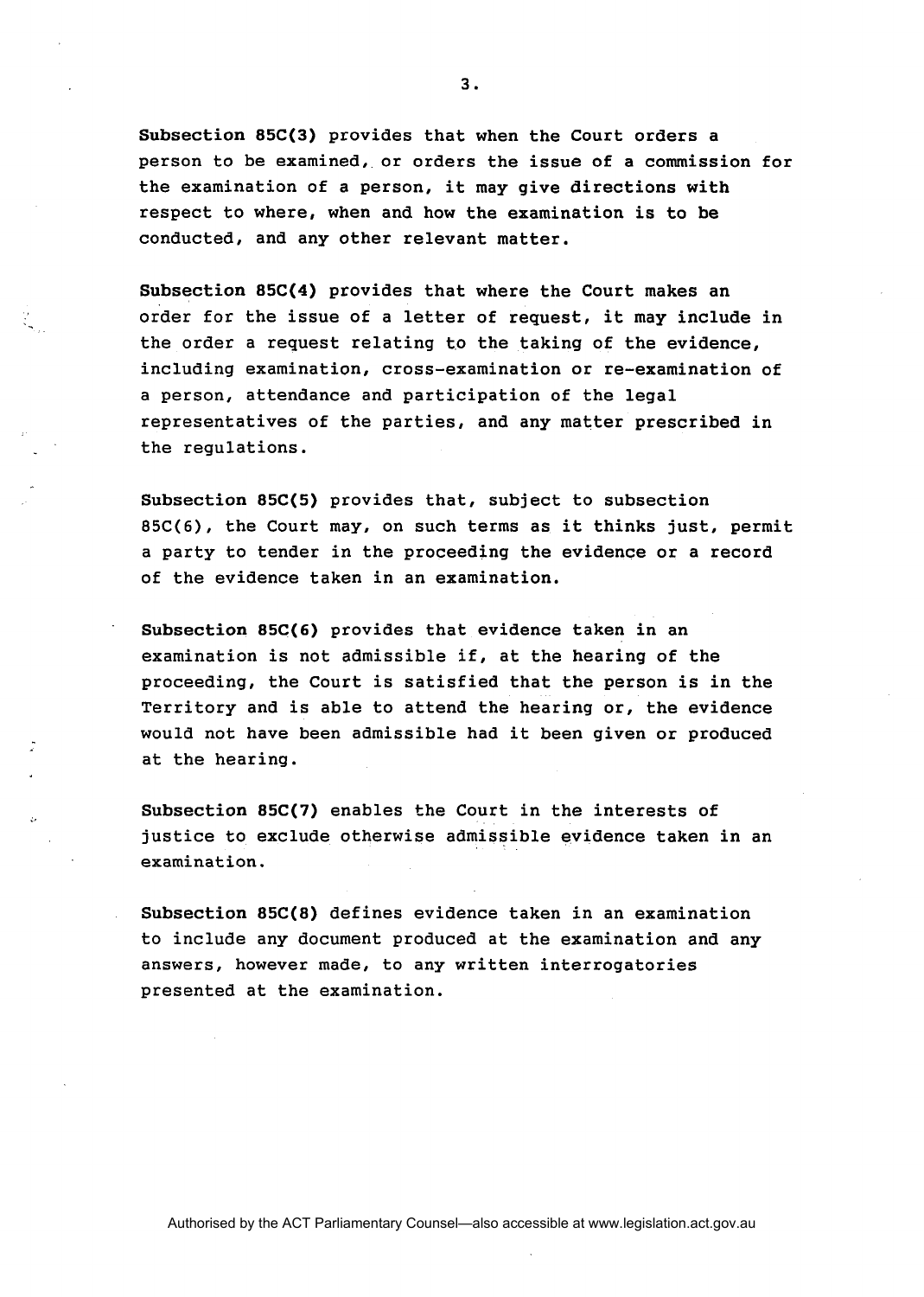4.

#### $Section 85D - Inferior court procedures$

Subsection 85D(1) permits the Supreme Court to exercise the same power, to order the taking of evidence, the issue of a commission or the issue of a letter of request, in relation to proceedings before an inferior court as it could in relation to proceedings before itself. An inferior court is, under section 85B, any court of the Territory other than the Supreme Court.

Subsection 85D(2) gives to the inferior court the same powers given to the Supreme Court by section 85C in respect of the use in proceedings of evidence taken pursuant to an order.

### Section 85E - Other proceedings

Subsection 85E(1) enables the Supreme Court, when making an order to obtain evidence outside the Territory for the purpose of committal proceedings, to also order that the evidence obtained may be tendered in a trial resulting from'the committal proceedings, or in related civil proceedings.  ${\tt ceedings.} \qquad \qquad \rule{0.2cm}{0.2cm} \qquad \qquad \rule{0.2cm}{0.2cm} \qquad \qquad \rule{0.2cm}{0.2cm} \qquad \qquad \rule{0.2cm}{0.2cm} \qquad \qquad \rule{0.2cm}{0.2cm} \qquad \qquad \rule{0.2cm}{0.2cm} \qquad \qquad \rule{0.2cm}{0.2cm} \qquad \qquad \rule{0.2cm}{0.2cm} \qquad \qquad \rule{0.2cm}{0.2cm} \qquad \qquad \rule{0.2cm}{0.2cm} \qquad \qquad \rule{0.2cm}{0.2cm} \qquad \$ 

Subsection 85E(2) gives the Supreme Court, when making an order to obtain evidence outside the Territory for the purpose of a criminal proceeding other than a committal proceeding, to also order that the evidence may be tendered in related civil proceedings.

Subsection 85E(3) gives the court hearing the criminal trial or related civil proceeding a discretion whether or not to admit evidence obtained pursuant to an order under proposed subsections 85E(1) or (2).

Subsection  $85E(4)$  provides that the evidence may not be used if, when it is tendered, the person who gave the evidence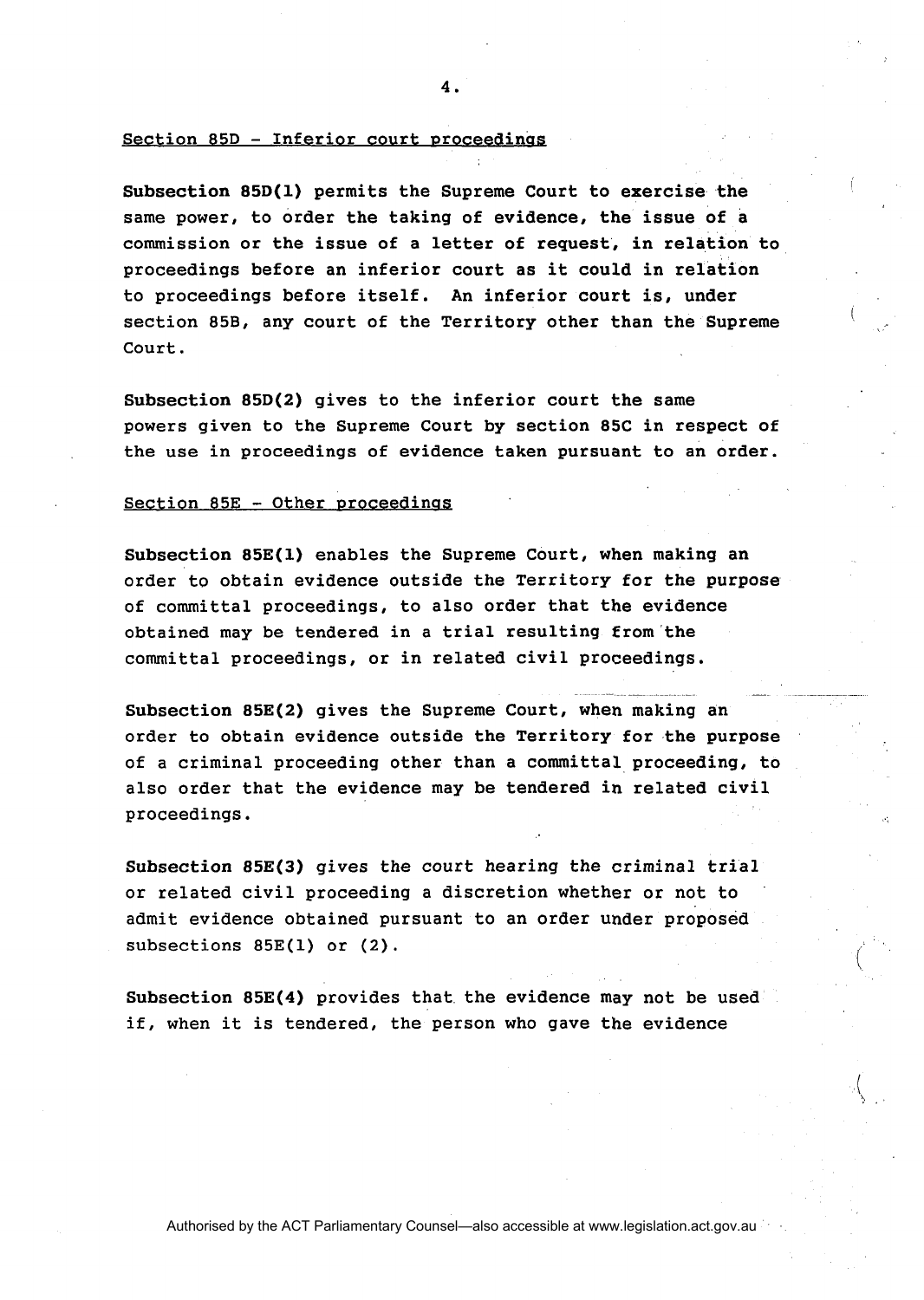is in the Territory and able to attend the hearing, or if the evidence would be inadmissible, if given or produced at the hearing.

Subsection **85E(5)** enables the court in the interests of justice to exclude otherwise admissible evidence taken pursuant to an order under this section.

Subsection **85E(6)** defines 'related civil proceeding' in section 85E, in relation to a criminal proceeding, to mean any civil proceeding relating to a cause of action arising from the same subject matter.

#### Section 85F - Variation or revocation of orders

ť

Section **85F** permits the Supreme Court to vary or revoke an order for the obtaining of evidence outside the Territory.

### Section 85G - Exclusion of evidence in criminal proceeding

Section 856 provides that Part XIIA does not affect the power of a court hearing a criminal proceeding to exclude evidence obtained illegally, or evidence that would operate unfairly against the defendant.

### Section 85H - Operation of other laws

Section 85H preserves the operation of any other law of the Territory that provides for examination of witnesses outside the Territory for the purposes of a proceeding in the Territory.

# Section 85I - Requlations and Rules of court

Subsection **851(1)** permits the Attorney-General to make regulations, for implementing Part XIIA which deals with the examination of witnesses outside the Territory but within Australia.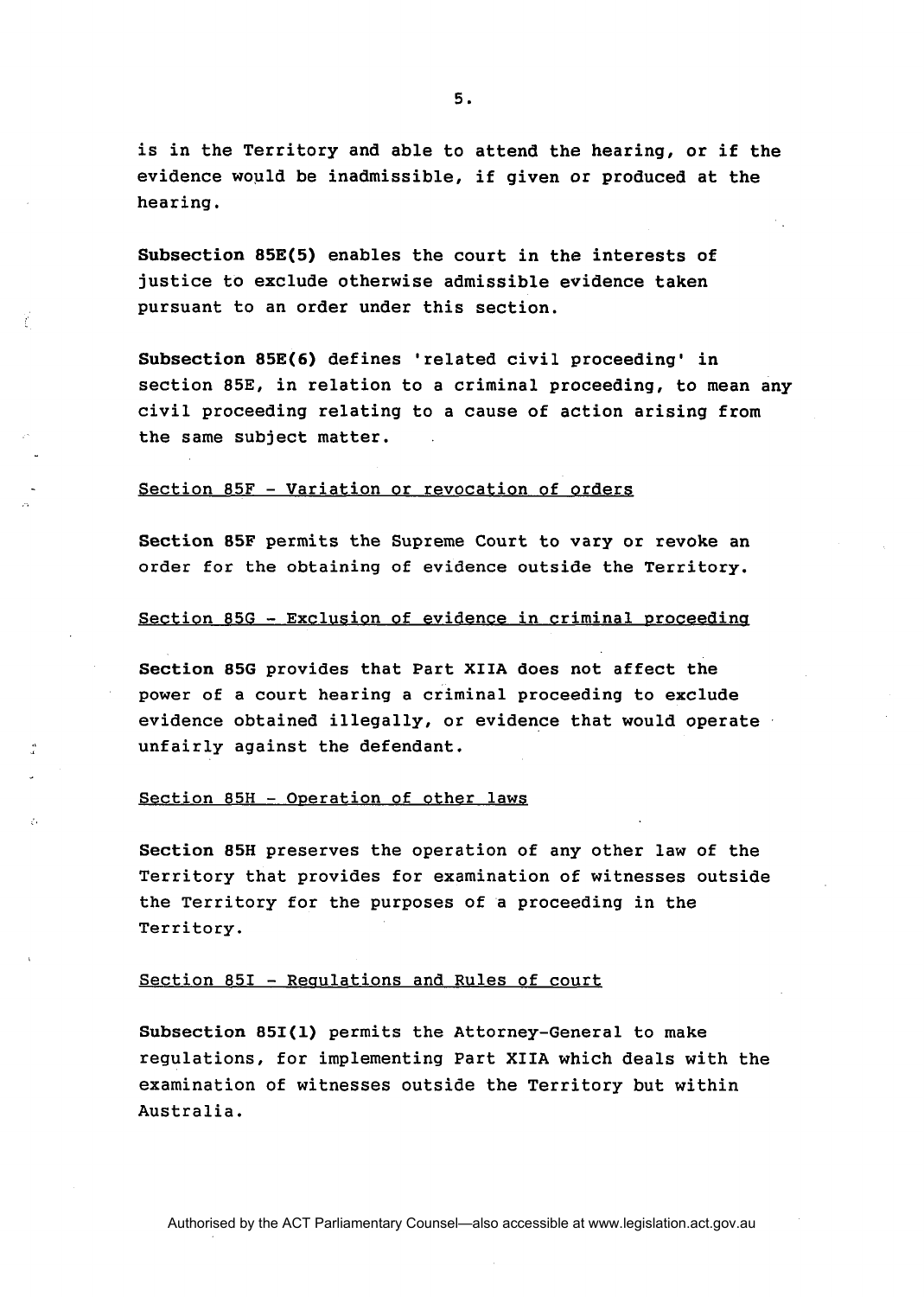Subsection 851(2) enables the Supreme Court to make Rules, not inconsistent with regulations made under subsection 851(1), with respect to its practice and procedure in proceedings for orders for obtaining evidence outside the Territory.

Subsection 851(3) preserves the operation of any other law providing a power to make regulations or rules.

Part XIIB - Taking of Evidence for Foreign and Australian Courts

### Section 85J - Interpretation

Section 85J defines certain words and expressions for the purposes of Part XIIB.

### Section 85K - Power of Supreme Court

Section 85K enables the Supreme Court to obtain evidence in the Territory at the request of a court or tribunal outside the Territory, for the purpose of a proceeding before that court or tribunal.

Subsection 85K(2) provides that an order may only be made in respect of a criminal proceeding at the request of an Australian or New Zealand court.

Subsection 85K(3) sets out some of the matters that an order under subsection 85K(1) may provide for. These matters are the examination of witnesses, inspection, photographing and detaining property, taking samples and conducting experiments, and conducting medical examinations, including ( taking and testing blood samples.

Subsection 85K(4) enables an order under subsection 85K(1) to set out the actions a person is to take to obtain evidence, being actions that could be taken to obtain evidence for a proceeding in the Supreme Court.

?.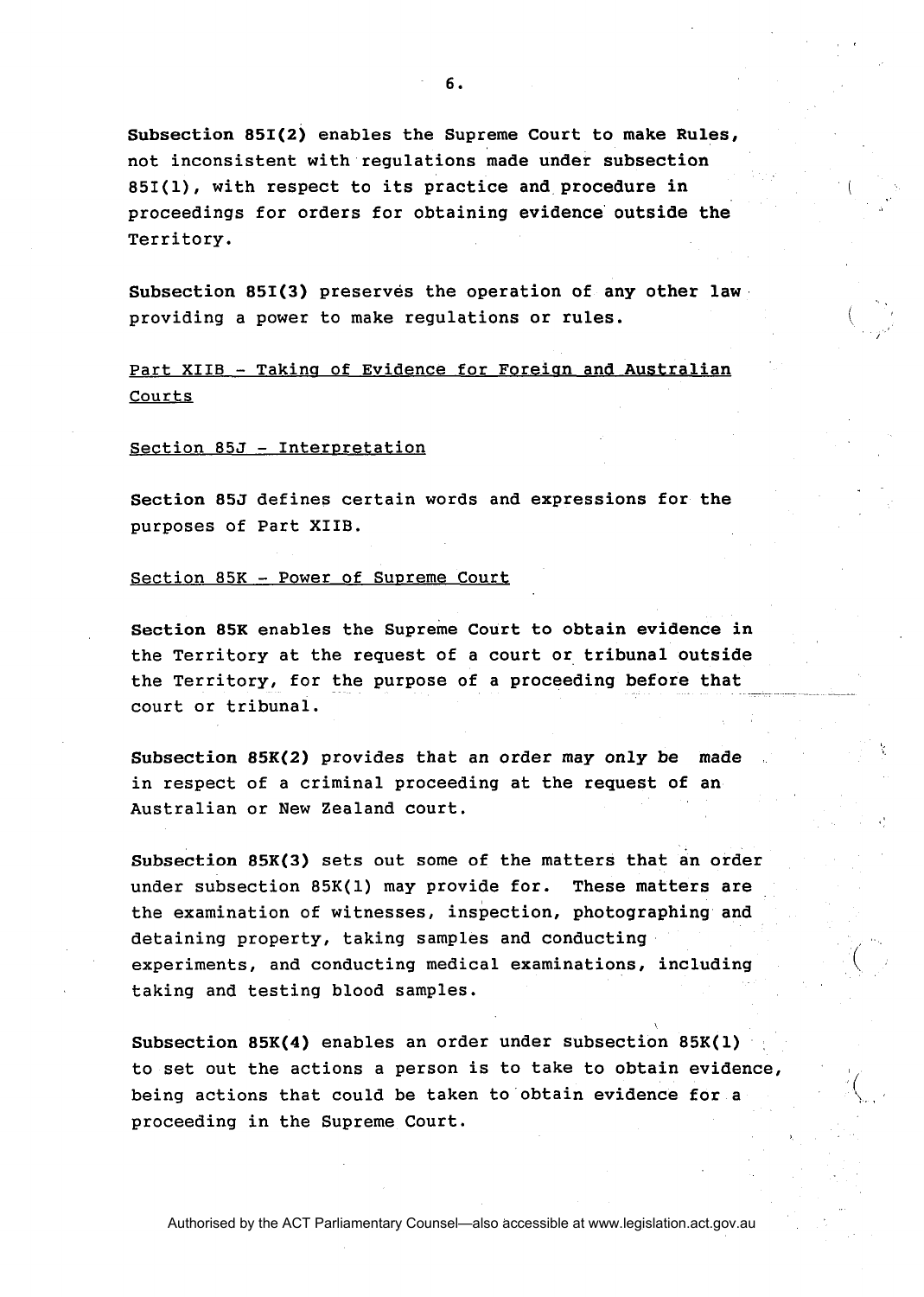Subsection **85K(5)** enables an order to require a person to give testimony, other than on oath, if so requested by the requesting court.

Subsection **85K(6)** prevents an order under subsection **85K(1)**  requiring a person to state what documents relevant to the proceeding are or have been in his possession, custody or control, or to produce documents other than particular documents specified in the order.

Subsection **85K(7)** provides that a person required by an order made under subsection **85K(1)** to attend at any place is entitled to the same conduct money and payment for expenses and loss of time as a witness in the Supreme Court.

### Section 85L - Privileae of witnesses

Subsection **85L(1)** preserves privileges a witness has not to give evidence, either in similar proceedings in the Territory, or where the requesting court exercises jurisdiction.

Subsection **85L(2)** provides that a claim to a privilege alleged to exist where the requesting court exercises jurisdiction will not be recognised unless the claim is supported by a statement contained in the request or is conceded by the applicant for the order.

Subsection **85L(3)** provides that where such a claim is not so supported or conceded, the person may be required to give the evidence to which the claim relates, but that evidence shall not be sent to the requesting court if that court upholds the claim of privilege.

Subsection **85L(4)** defines giving evidence to include answering a question or producing a document.